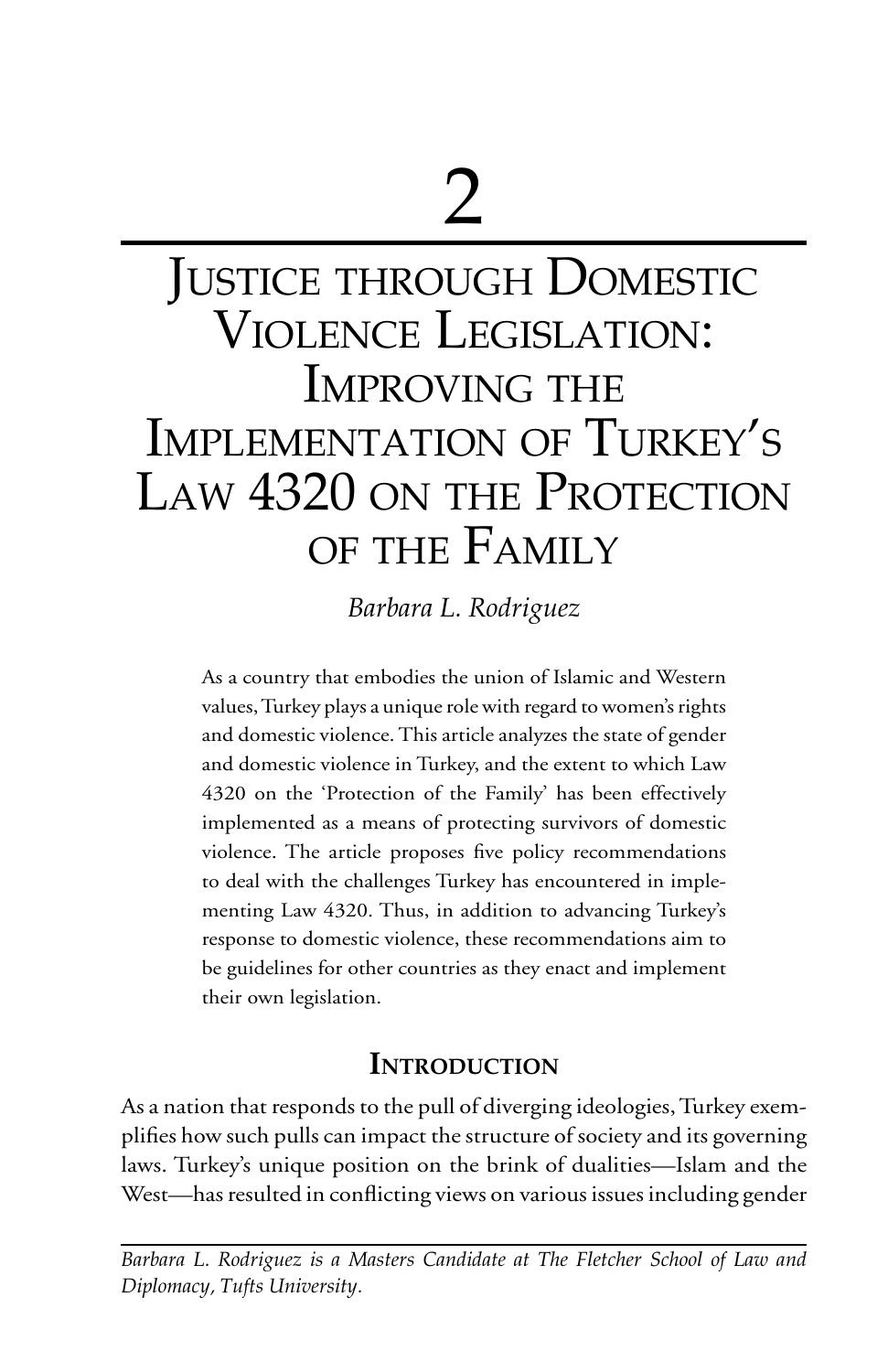roles within the country. Exploring the choices Turkey has made to bridge these conflicting perspectives can shed light on how other countries might similarly incorporate new perspectives into their national legislation amidst nationalist, religious, and cultural resistance. Debates over gender roles in society have historically shaped discussions of Islam owing to the strong positions of the latter on the former. For this reason, the role of women has often served as the focal point for distinguishing between "modern" and "traditional" Islamic societies, making Turkey's shaping of legislation on women's rights particularly relevant.

With the aim of presenting a comprehensive and useful analysis of how women's rights legislation can be incorporated in a predominantly Muslim country, this article focuses on Turkey's experiences with legislation that is arguably at odds with some Muslim tenets. This article's five sections seek to contextualize and analyze domestic violence in Turkey while identifying ways in which the lessons learned through Turkey's experience can be applied elsewhere. The first part examines the debates on gender and domestic violence<sup>1</sup> in the contexts of Islam and Turkey. The second part discusses Turkey's Law 4320 on the Protection of the Family. Next, the article critiques current implementation of Law 4320 and identifies benefits of improved implementation. In the fourth section, policy recommendations are provided for improving such implementation. The fifth and final section concludes with reflections on how Turkey's experience can help other countries grappling with the enactment of similar laws.

# **Gender and Domestic Violence in Context**

#### **Islam and Gender**

Ongoing debates regarding the relationship between gender and Islam both support and refute the notion that gender equality can exist in Muslim societies. Evidence to support each claim comes from theory, Qur'anic interpretations, *Shari'a* law (Islamic law), and the practical reality of women and men's daily lives. The debates reflect the complexity of the question as well as the diversity of thought within Islam. Indeed, to avoid gross simplification, one must acknowledge the myriad often-contradictory views on gender maintained by this single largest religious domination, which encompasses 19.2 percent of the world's population (Owen 2008).

The ways in which gender and Islam co-exist in practice, however, pose fewer opportunities for discord. Inequality between men and women is common in Muslim societies, as in virtually every society. This inequality manifests itself through political, economic, social, and cultural factors in both public and private spheres of life. In the public sphere, women in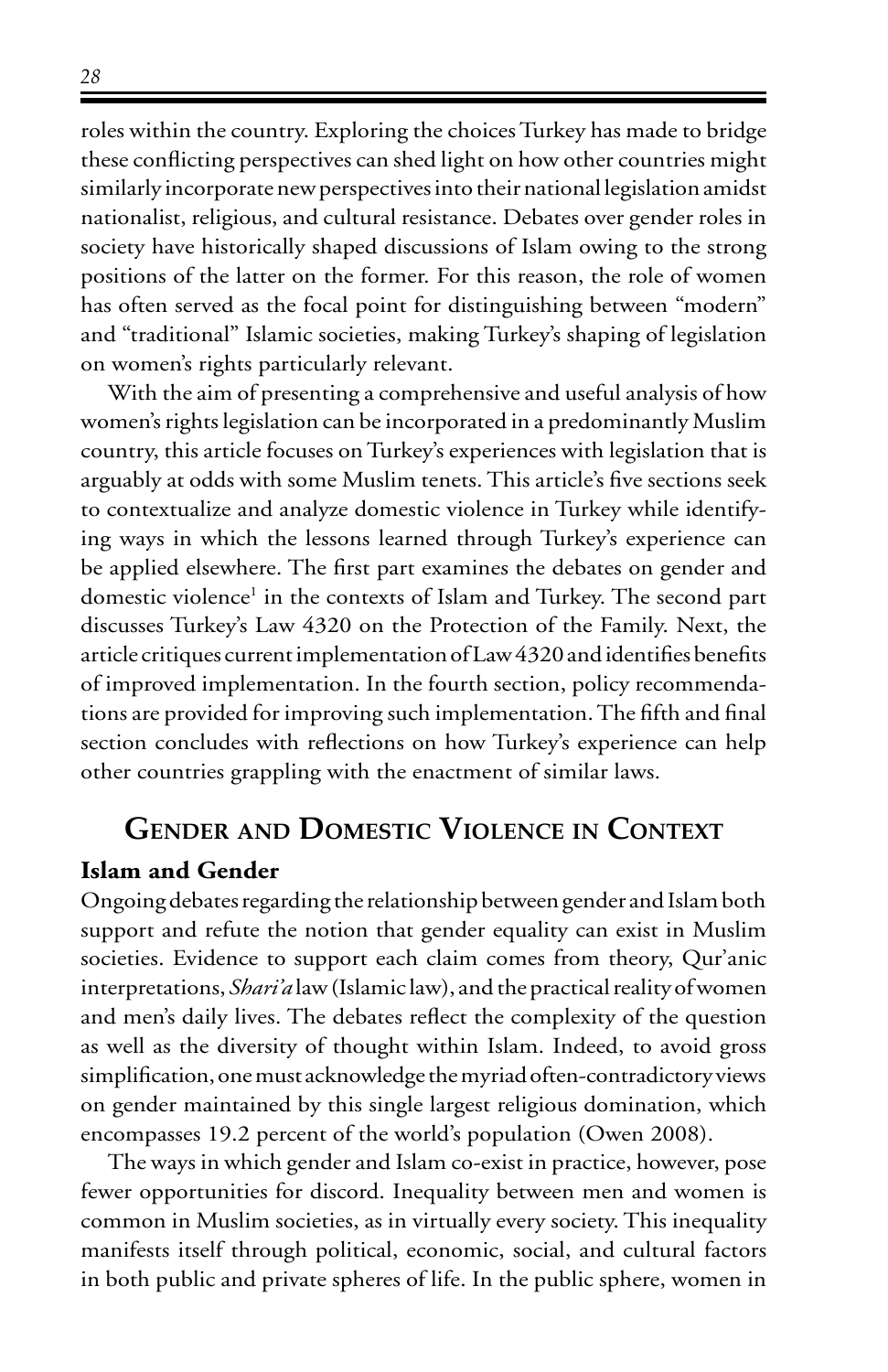Muslim countries are found in fewer positions of leadership than men, they earn less, and they have less access to education. In the private sphere, women in Muslim countries are often subordinate to their male relatives, they have minimal decision-making power within their families, and they must abide by stricter moral standards than men.

#### **Islam and Domestic Violence**

A clear example of how this inequality is manifested within the home is the pervasiveness of domestic violence in Muslim societies. It is important to note that a high prevalence of domestic violence is not unique to Muslim societies.<sup>2</sup> Across all countries, an estimated one in three women has been physically or sexually abused, usually by a member of her family (AI 2004, 7). Many characteristics of this abuse are shared across countries, such as the use of physical, psychological, and economic manipulation to maintain power and control over women. One contributing factor to this situation is the high level of acceptance, by men as well as women, of domestic violence as a self-evident fact of a woman's life. Many studies suggest that in Arab and Islamic countries "wife-battering is widely justified" (Douki 2003, 166). Some factors seen as justifying domestic violence include: "the wife's misbehavior, the conditions of the husband's daily life, and the religious commandment" (Douki 2003, 167). Arab and Islamic governments can reinforce this perception by failing to recognize domestic violence as a major concern despite the rise in occurrence of domestic violence, increased international attention to the issue, and the harmful consequences at all levels of society (Douki 2003, 165).

The *Qur'an*, understood by Muslims to be the revelation of God (Hajjar 2006, 10), informs societal expectations of men and women. Many verses are interpreted to mandate a subservient role for women. Within these interpretations of gender roles are diverging opinions of domestic violence and how power and control should be wielded within a family. Qur'anic Verse 4:34 has incited particularly controversial debates regarding its implications for domestic violence:

*Men are superior to women on account of the qualities with which God hath gifted the one above the other, and on account of the outlay they make from their substance for them. Virtuous women are obedient, careful, during the husband's absence, because God hath of them been careful. But chide them into beds apart, and scourge them: but if they are obedient to you, then seek not occasion against them: verily, God is High, Great (Rodwell 1909)!*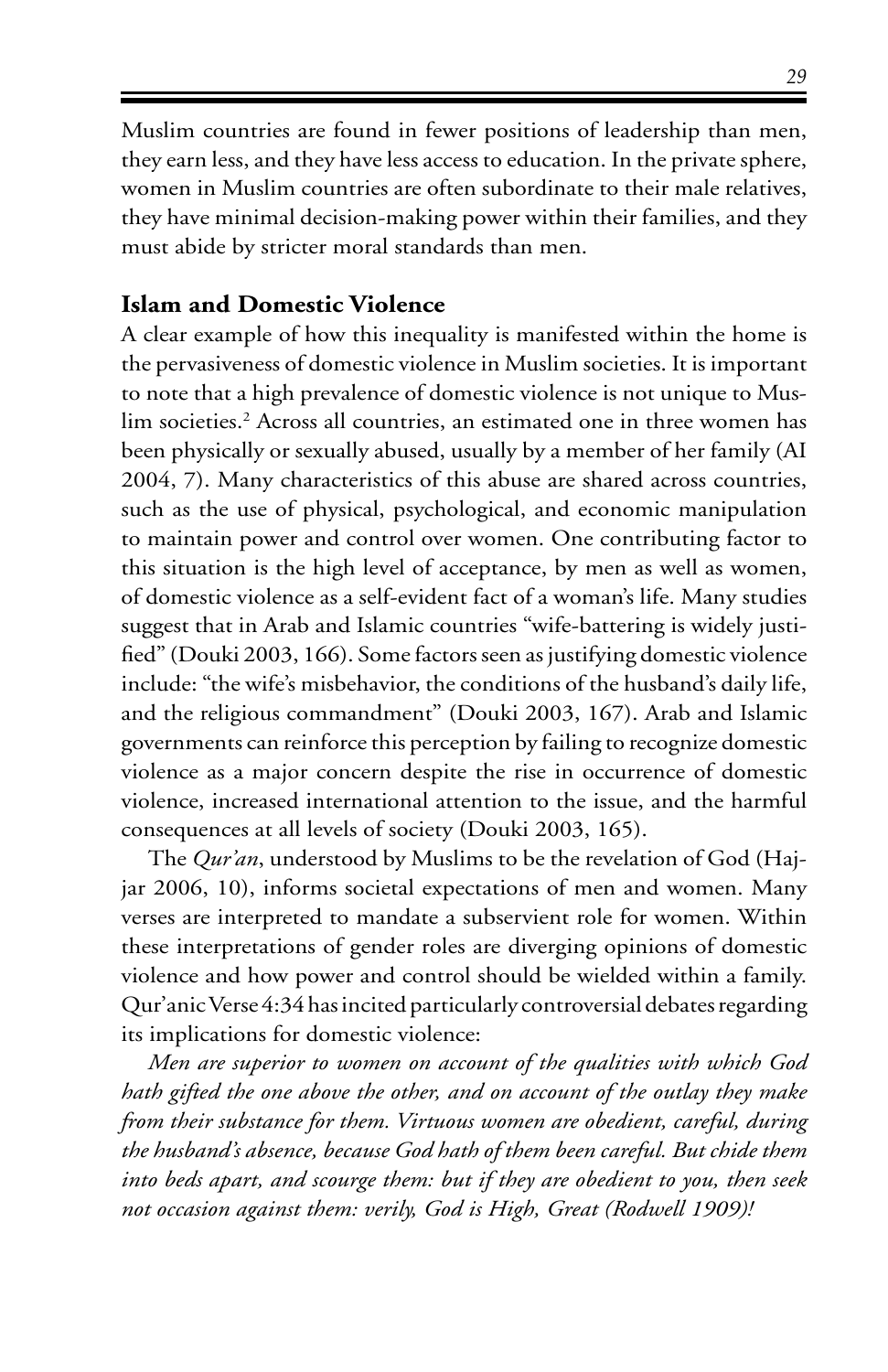Illustrating the complexity of this verse, Nawal H. Ammar identifies four existing schools of interpretations. The first school of interpretation of Verse 4:34 "sees wife beating as permissible if a wife does not obey her husband;" the second "understands Islam as permitting wife beating but with conditions of consideration for her safety;" the third sees the verse as "acknowledging exceptions when wife beating is allowed because it is generally unacceptable;" and the fourth claims that the verse "has been misunderstood and does not even refer to beating when using the Arabic word *idribuhunna*" (Ammar 2007, 518). The various understandings of this critical verse echo the complexity of Islam and the challenges of working within the Qur'anic framework to challenge prevalent views on domestic violence.

These interpretations notwithstanding, many people refute that any verses of the Qur'an or revelatory texts of the *hadith*—sayings of the Prophet Muhammad—should bear any responsibility for domestic violence toward a Muslim. Religion is not the sole culprit of either attitudes or practices that promote domestic violence; the responsibility lies also with the "patriarchal ideologies" that shape society (Douki 2003, 170).

Shari'a law similarly lays the groundwork for translating Muslim faith into behavioral standards and expectations for men and women. Unfortunately, as Hajjar states, "in many contexts [Shari'a] provides a potent justification for states to deny or limit women's rights" (Hajjar 2006, 32). For example, Shar'ia legislation in northern Nigeria discriminates against women in two ways. In a trial, a woman's testimony is given only half the weight of a man's testimony and the standards of evidence required in cases of *zina*—adultery and fornication—also favor men (HRW 2004, 65-6). For instance, according to Shari'a penal codes in northern Nigeria, pregnancy serves as sufficient evidence to convict a woman of adultery, in that if a woman is pregnant but unmarried, she is deemed to have committed *zina*, including in cases of rape. On the other hand, four eyewitnesses are required to convict a man of the same crime; that is, a man will not be convicted of committing *zina* unless four other men witness the act. This latter proof is "usually impossible to obtain, and has not been obtained in any of the cases which have arisen so far" (HRW 2004, 66).

Notwithstanding the distinctive roles of the Qur'an and Shari'a law in determining gender norms, domestic violence in Muslim societies still bears much in common with domestic violence in non-Muslim contexts. This similarity stems from the fact that domestic violence in Muslim and non-Muslim societies alike poses "common questions about the relationship among religion and culture, the state, and women's rights" (Hajjar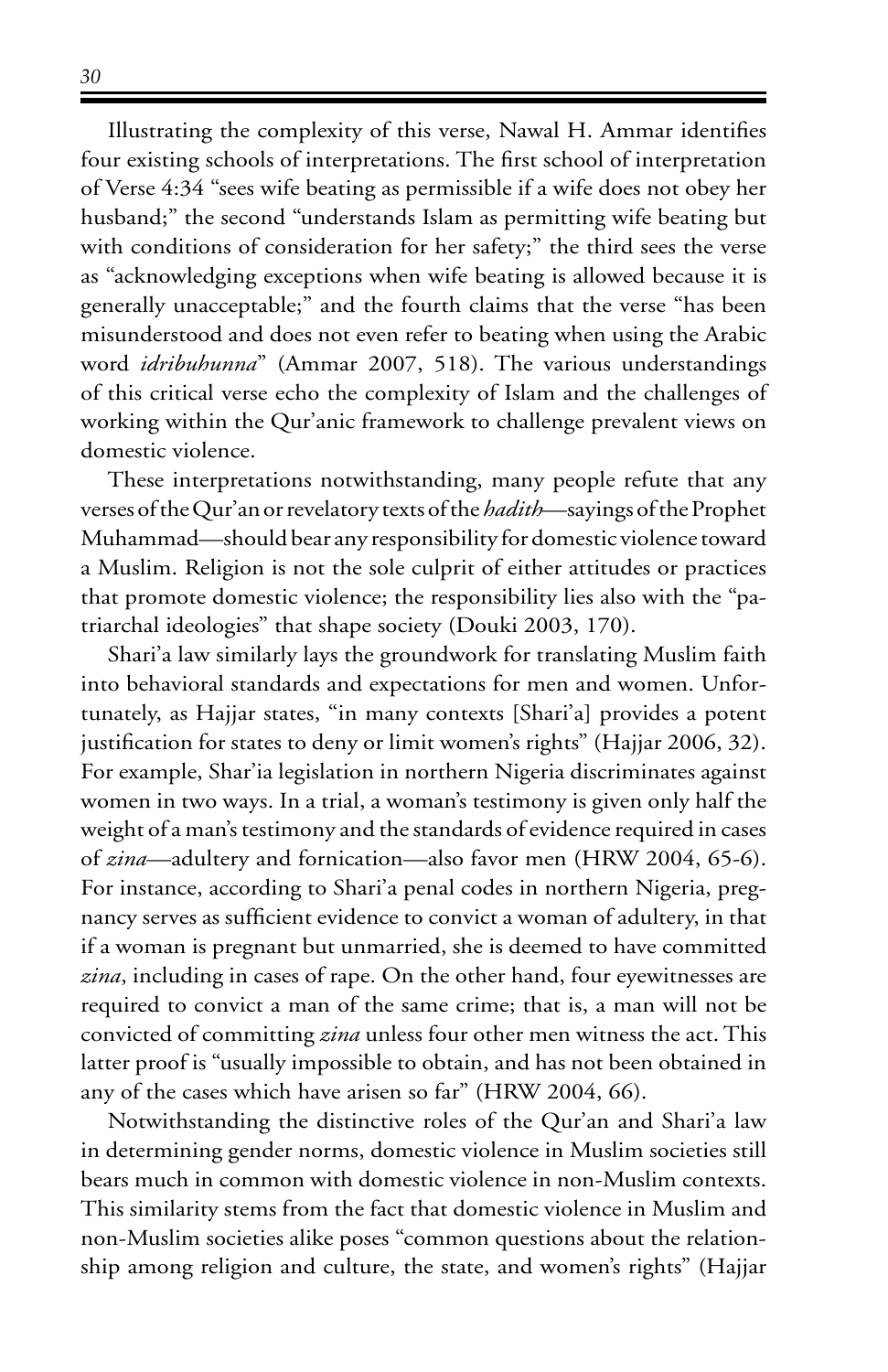2006, 12). It is important, however, not to generalize based on these shared characteristics of domestic violence around the world. Rather, differences must be scrutinized so as to best deal with domestic violence in a contextually relevant manner.

One form of domestic violence that is more common in Muslim societies is the "honor crime," which refers to violence perpetrated largely against women and girls by their relatives in the name of family honor. These crimes are typically committed in response to a woman's sexual behavior, which can include being the victim of rape. Honor killings are illegal in Turkey but have numbered at over 200 in most recent years, and doubled in certain cities including Istanbul (Prime Ministry 2007, 37). Moreover, since changes to the penal code in 2005 gave mandatory life sentences to honor killers, the number of female suicides – many of them forced – has drastically increased (Bilefsky 2006). This indicates that these changes to the penal code may in fact be exacerbating the problem of honor crimes by inadvertently encouraging their distortion and disguise, from murder to suicide, in such a way that honor crimes can continue to reside freely within the private sphere of domestic life, beyond the reach of legislative restraints.

#### **Turkey and Gender**

Inspired by Western Enlightment and "modernization", Turkey's founding father Mustafa Kemal Ataturk attempted to reform women and gender issues in the 1920s and shift the public perception of gender and women's rights. Nevertheless, while these public calls for equality were made, inequality within the privacy of family homes was maintained (Kardam 2005, 40). In the 1926 Civil Code exemplifying Ataturk's supposedly democratic reforms, the rights given to women were more representative of a move towards secularism and away from Islam than of a move towards gender equality, individual human rights, or democracy (Kardam 2005, 53). Thus, the normative societal expectations of wives and mothers did not dissipate with the enactment of the code, which called for "equality" between men and women while simultaneously "defining the male as the 'head' of the family" (Kardam 2005, 41).

The 1980s was a pivotal time for societal change pertaining to gender. Turkey experienced this decade with a move toward economic liberalization and democracy, and a surge of feminist and women's rights movements (Kardam 2005, 43). During this time, Turkish women of different socioeconomic backgrounds united in their opposition to domestic violence the way women's rights advocates in other countries (primarily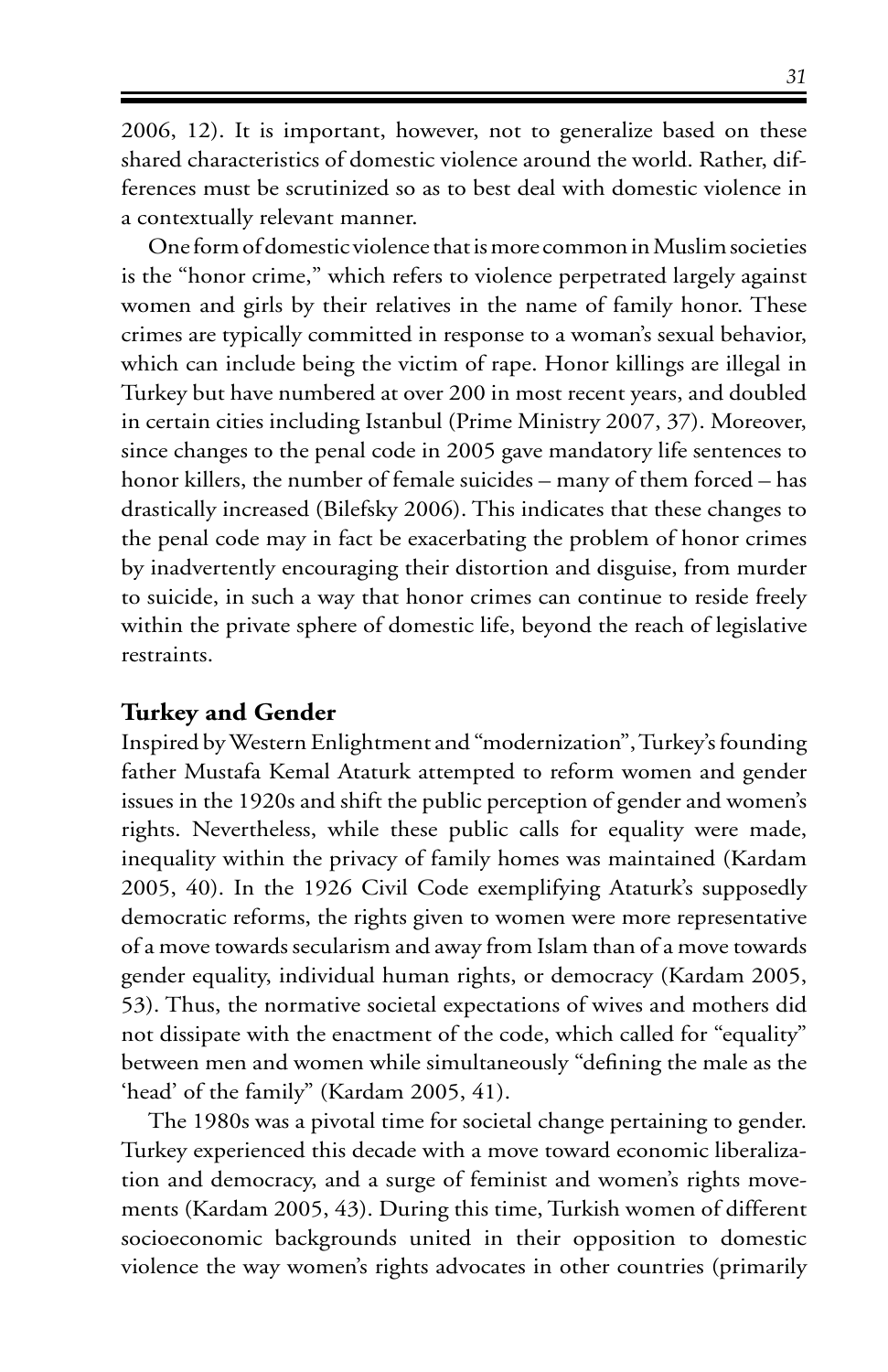in the West) organized for abortion rights, which Turkish women already enjoyed (Arat 1998, 119).

Initial efforts of the 1980s women's movement aimed at raising public awareness of the violence and discrimination women were encountering in the private sphere. On Mother's Day of 1987, activists organized a public campaign against gender-based violence. The slogan that demonstrators displayed drew attention to the hypocrisy and counterintuitive nature of domestic violence: *Do you love your mother and beat up your wife?* (Kardam 2005, 45). Various forms of violence to which women were constantly subjected started being discussed in the public realm—domestic violence, harassment, assault, rape, and honor killings (Kardam 2005, 45). As the movement grew stronger it also grew broader. Women's groups diversified and began to split along political ideologies, education levels, goals, and their preferred types of organization (Kardam 2005, 45). As the issue of domestic violence entered public debate, activists realized their power and potential to influence state policy through increased public discourse and the visibility of women's rights issues. Their efforts convinced the Turkish state to pay more attention to the demands of women's rights advocates. Indeed, as these domestic efforts took place, Turkey was participating in international movements on gender equality. Despite domestic opposition, Turkey committed to uphold new international standards promoting women's rights, as detailed in the following instruments:

- Convention on the Elimination of all forms of Discrimination against Women (CEDAW), 1979 (ratified by Turkey in 1986)
- Vienna Declaration and Program of Action, 1993
- Declaration on the Elimination of Violence Against Women, 1993
- Platform for Action of the Fourth World Conference on Women in Beijing, 1995
- Optional Protocol to CEDAW, 1999 (ratified by Turkey in 2002)

These mechanisms established Turkey's obligation to address violence against women through national policies and legislation. The Optional Protocol goes even further by allowing individuals to bring systematic violations of women's human rights to the attention of the CEDAW Committee.

United Nations Development Program (UNDP) indicators can serve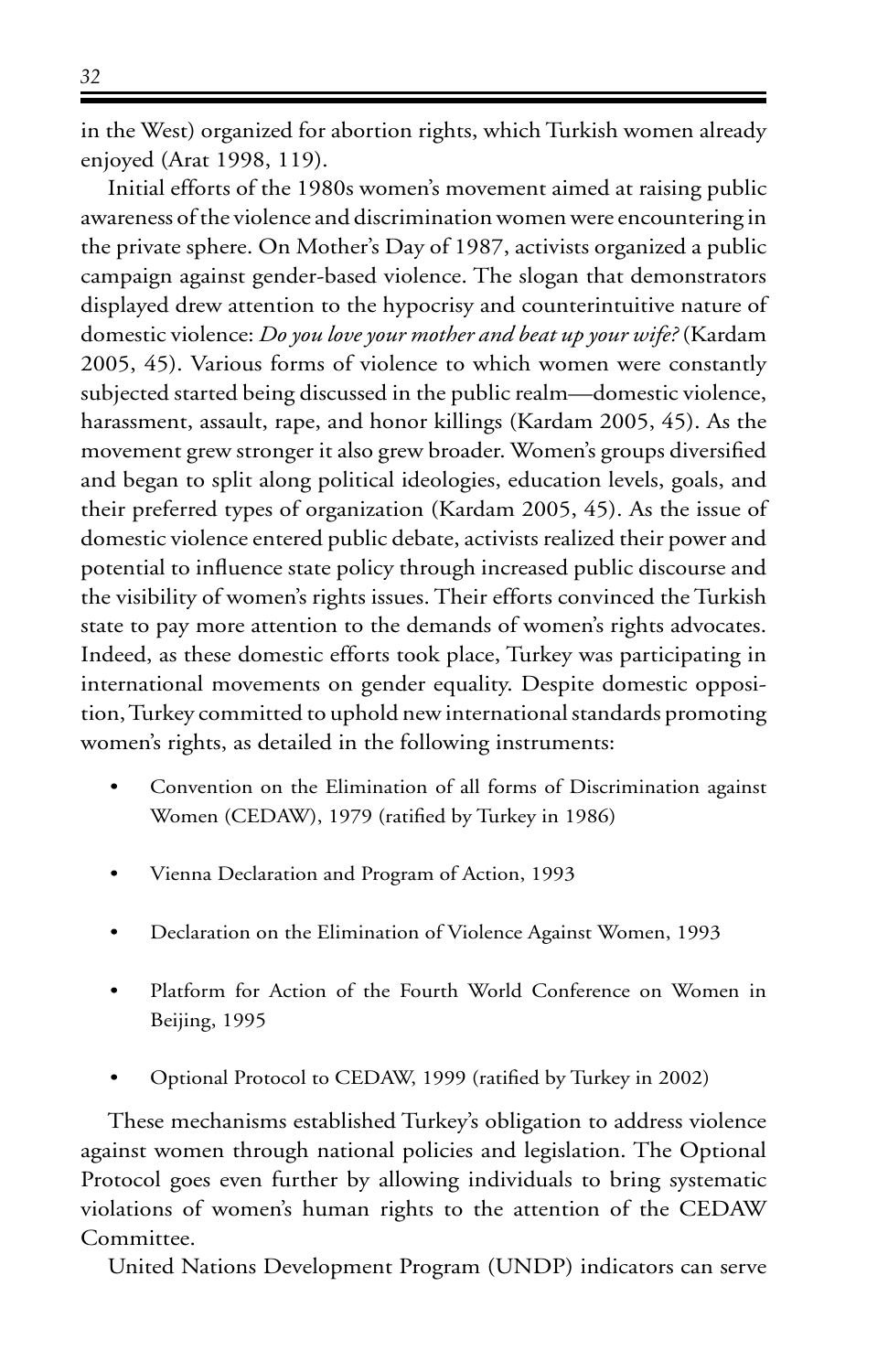as a means of contextualizing Turkey's current status concerning gender in comparison with other countries. Owing to the different ways in which development impacts men and women, UNDP began in 1995 to calculate a Gender-related Development Index (GDI), which accounts for the inequalities in achievement between women and men. Turkey's GDI value in 2008 was worse than that of 111 countries out of the 156 countries for which data is available (UNDP). Another indicator, the Gender Empowerment Measure (GEM) "reveals whether women take an active part in economic and political life" (UNDP). Turkey's GEM value ranked 90th out of 93 countries in 2008 (UNDP). These indicators reflect that gender equality in Turkey remains a concept not yet actualized. Turkey ranks higher than some other predominantly Muslim countries, like Indonesia, Bangladesh, Tunisia, and Pakistan, but continues to lag behind most European countries (UNDP).

An additional measure of gender equality shows Turkey consistently ranking below even the lowest ranking European countries. According to the World Economic Forum's 2007 Global Gender Gap Report, Turkey ranked 121<sup>st</sup> out of 128 countries, and displayed "below average performance on all four sub indexes: 118 on economic participation and opportunity, 110 on educational attainment, 87 on health and survival and 108 on political empowerment" (WEF).

#### **Turkey and Domestic Violence**

Because of the unreliable data it is difficult to know precisely how many women in Turkey have experienced domestic violence. For reasons including safety, shame, fear, and lack of awareness, domestic violence often goes unreported. Compounded by the frequent misreporting of law enforcement officials and the lack of formalized data management, the data available are often under-representative of domestic violence's pervasiveness. Nevertheless, studies show a consistently bleak picture of the extent to which domestic violence permeates the lives of Turkish women:

- It is estimated that between one-third and one-half of women in Turkey have been physically victimized by family members (AI 2004, 4).
- Amnesty International cites a survey by *Mor Çati*, the Purple Roof Foundation in Turkey, showing that between 1990 and 1996, 88.2 percent of 1,259 women "lived in an environment of violence and that 68 percent were hit by their husbands" (AI 2004, 4).
- The 2006 U.S. Department of State Human Rights Report on Turkey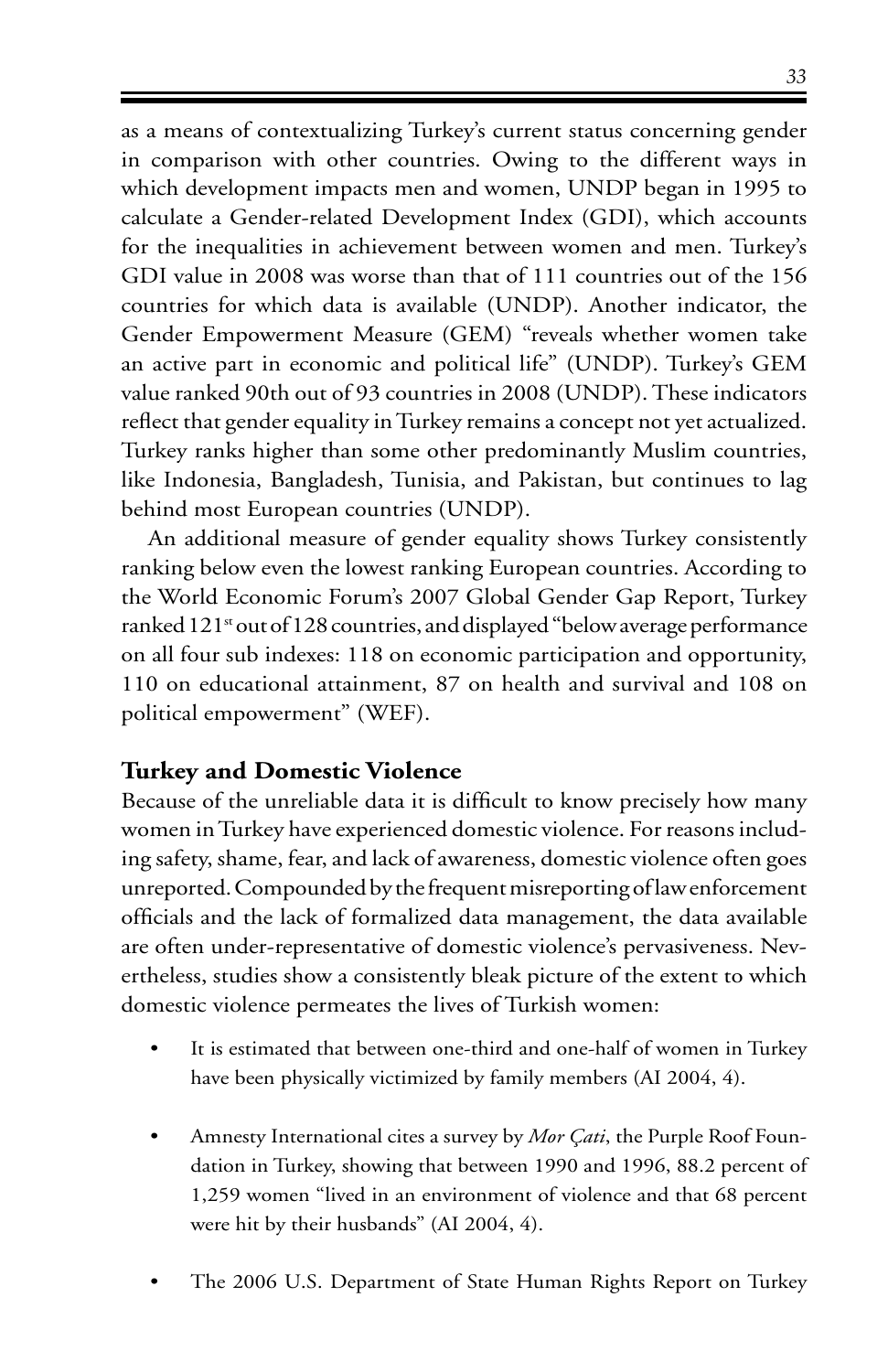states that "women's NGOs reported that more than 150,000 women were victims of domestic violence between 2001-2005" (U.S. Department of State).

A 2003 study by Istanbul Bilgi University found that 31.5 percent of women in Turkey were beaten by their husbands (SVAW).

## **Law 4320 on the Protection of the Family**

Unfortunately, most countries with predominantly Muslim populations do not have legislation in place to protect women from domestic violence. In the last decade, however, increased emphasis has been placed on the need for nations to adopt comprehensive legislation to end gender-based violence, including domestic violence. The UN Secretary General has repeatedly pressed UN member countries to follow through on the commitments they made at the 1995 Beijing World Conference on Women. There, 189 countries adopted the Beijing Platform for Action, pledging to develop national programming to end violence against women. As of 2003, marital rape was considered a crime in 50 countries, at least 45 countries had legislation against domestic violence, 21 countries were drafting such laws, and others were amending criminal assault laws to include domestic violence (UNIFEM 2003, 39).

Therefore, when Turkey enacted Law 4320 on January 17, 1998, it set a cutting-edge precedent for itself and for many other countries. This was the first piece of Turkish legislation that formally made a "private matter 'public'" (Kardam 2005, 121). This law is intended to protect the person being abused, primarily through the issue of a protection order. While the law is not intended for punishing the perpetrator of the violence, its enactment nonetheless represent a significant change from previous legislation, which offered no recourse for women being victimized by their relatives and, on the contrary, would generally hold the woman responsible for provoking the violence.

Based on this legal reform, a person being abused by his or her spouse can file for a protection order. So too can a relative or friend on behalf of the victim. This protection order can be requested directly from the office of the public prosecutor. Upon receiving the request, a judge issues the protection order, which bans the perpetrator from the victim's vicinity for six months. Any person found violating the protection order can be jailed (WWHR). Amendments made in 2007 expanded the definition of perpetrators and made separated couples eligible for protection under Law 4320.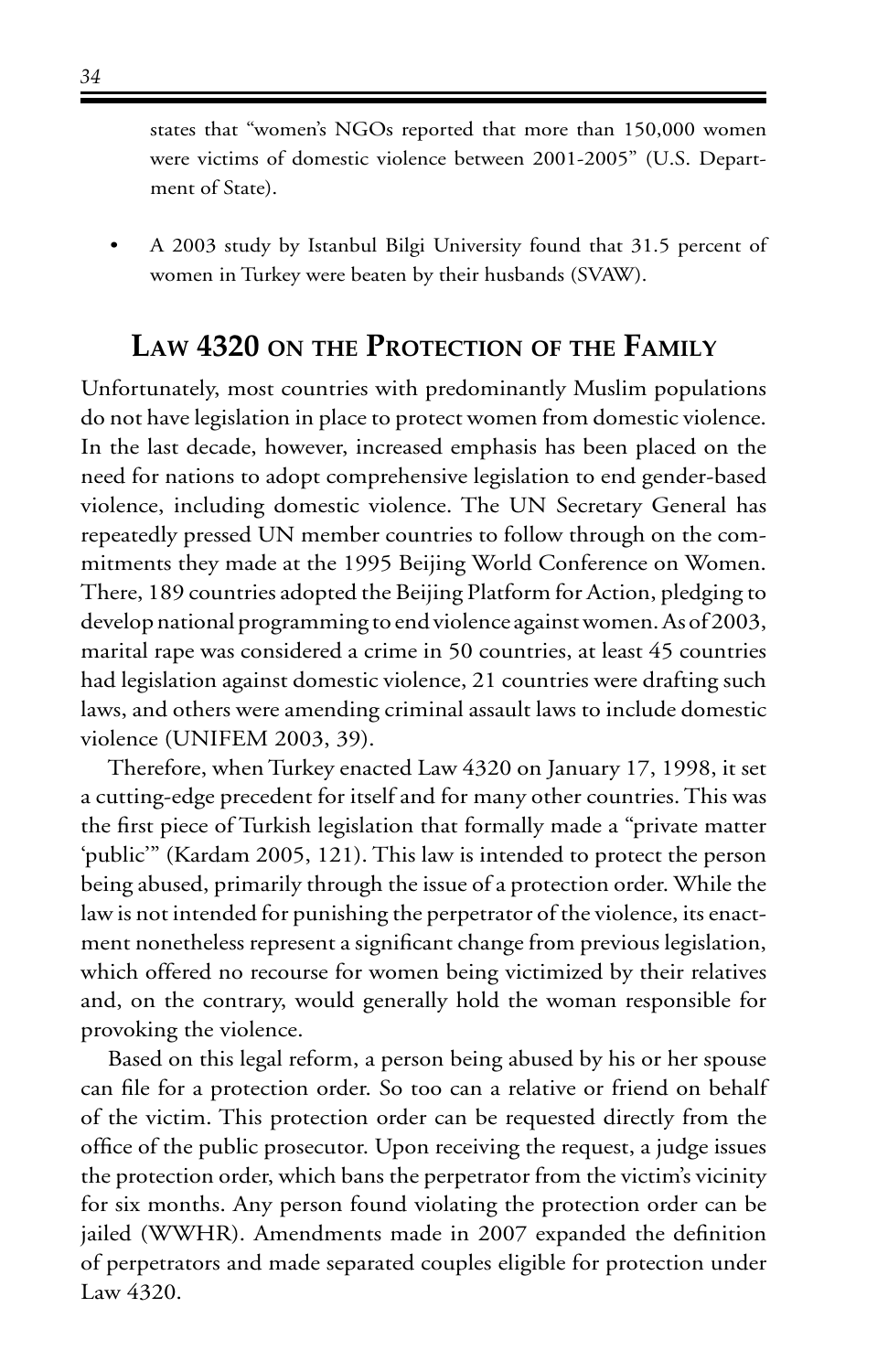The passage of Law 4320 was a tremendous feat for the government and people of Turkey. Despite various obstacles, significant incentives from the international and domestic arenas ensured the enactment of Law 4320. The possibility of EU membership, for example, played a major role in encouraging the enactment and implementation of Turkey's law against domestic violence. The EU Commission published its first report in 1998, after Law 4320 was enacted. This report "criticized the fact that there [were] still no explicit provisions for dealing with violence towards women in marriage in the Criminal Code" (Gündüz 2004, 130). In each subsequent report, the Commission critiqued the continuing gender disparity in Turkey and the fact that domestic violence remained widespread over five years after the law's enactment (Gündüz 2004, 132). As Turkey continues striving for EU membership, gender issues like domestic violence will play a vital role in determining Turkey's EU accession.

Domestically, women's rights activists lobbied for 20 years trying to pass Law 4320. Women's NGOs such as the Purple Roof Women's Shelter Foundation and the Altindas Women's Solidarity Foundation coordinated efforts to increase awareness of the campaign against domestic violence while the NGO Women for Women's Human Rights simultaneously worked on crafting the legal formulations that would inform this legislation (WWHR). These women's rights and gender activists took advantage of their increased exposure to the international human rights arena. Through participation at UN conferences, including those in Vienna and Beijing, activists learned effective lobbying and advocacy skills that were then utilized in persuading their own government. Local NGOs likewise entered into global debates through these UN conferences.

Turkey's former Minister of Women's Affairs, Isilay Saygin, was part of the Turkish delegation that presented Turkey's first country report to the CEDAW committee in 1997 and was confronted with the need for the government of Turkey to take some sort of action on domestic violence. Saygin thus worked on the first drafting of a bill to prevent domestic violence (Kardam 2005, 120). This bill was not passed but played a role in securing a spot on the national political agenda for gender-based violence. Saygin's support was especially significant as she had the advantage of working within the government and not merely influencing from the outside.

# **Implementation of Law 4320 on the Protection of the Family**

The absence of systematic, reliable data complicates any attempt to determine the extent of changes in the prevalence of domestic violence in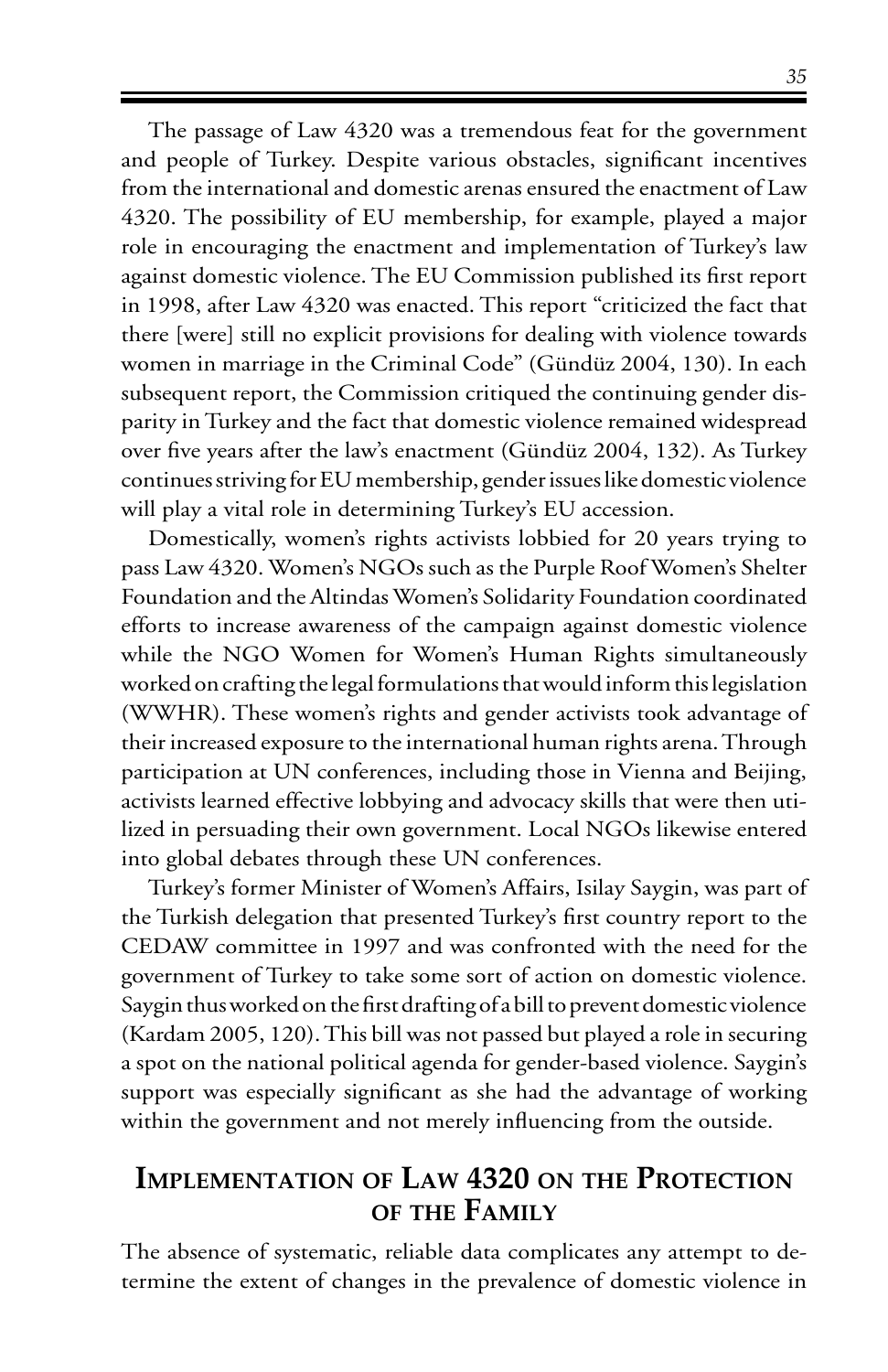Turkey since the passage of Law 4320. Nevertheless, it seems that despite the positive implications for women's rights owing to the law's passage in Turkey, and despite the law's limitations in terms of punitive measures against perpetrators, the benefits have thus far been limited by a failure to actually implement the law (Kardam 2005, 79). Indeed, in the recent domestic violence case *Opuz v. Turkey* the European Court of Human Rights ruled against Turkey precisely because Law 4320 had been inadequately implemented. The Court found Turkey guilty of gender discrimination insofar as "domestic violence affected mainly women and that the general and discriminatory judicial passivity in Turkey created a climate that was conducive to domestic violence" (Opuz v. Turkey 2009, 48). The poor implementation of Law 4320 was thus found to be a negligence of Turkey's obligations under international law.

Among the reasons Law 4320 is not implemented are the social and economic pressures women face to stay with their husbands, despite abuse. Women in situations of domestic violence are often encouraged to forgive their abusive husbands rather than seek legal protection, "in order to protect their children and their home" (Douki 2003, 168). To avoid being "blamed for undermining family stability and unity," along with "the risk of facing social isolation and ostracism," women often refrain from reporting marital violence to the relevant authorities (Douki 2003, 168). Lesser access to employment outside the home and the ensuing limited economic independence can also make women more reliant on their abusive husbands and less willing to leave a violent situation.

When these women are bold enough to defy social convention by registering a complaint, their efforts are often in vain as they will frequently be "turned away and advised, or pressured, by the police to reconcile with their abusive spouses" (Douki 2003, 168). Moreover, "if a suspect denies a woman's complaint of rape or other abuse, prosecutors or the police often drop the case without further investigation," leaving the woman unprotected, even when she is at risk of being killed by her partner (AI 2004, 19). Police officers, like other members of society who put pressure on abused women, sometimes see their responsibility as encouraging women to return to their husbands instead of providing protection from abuse (AI 2004, 20). A lack of trust in security and police forces understandably arises from these occurrences, further limiting women's incentive to take advantage of the law (AI 2004, 31; Kardam 2005, 130).

Language can also play a role in the law's implementation, as non-Turkish speaking women may have a more difficult time accessing legal services and filing complaints. Indeed, it is in the southeastern predominantly Kurdish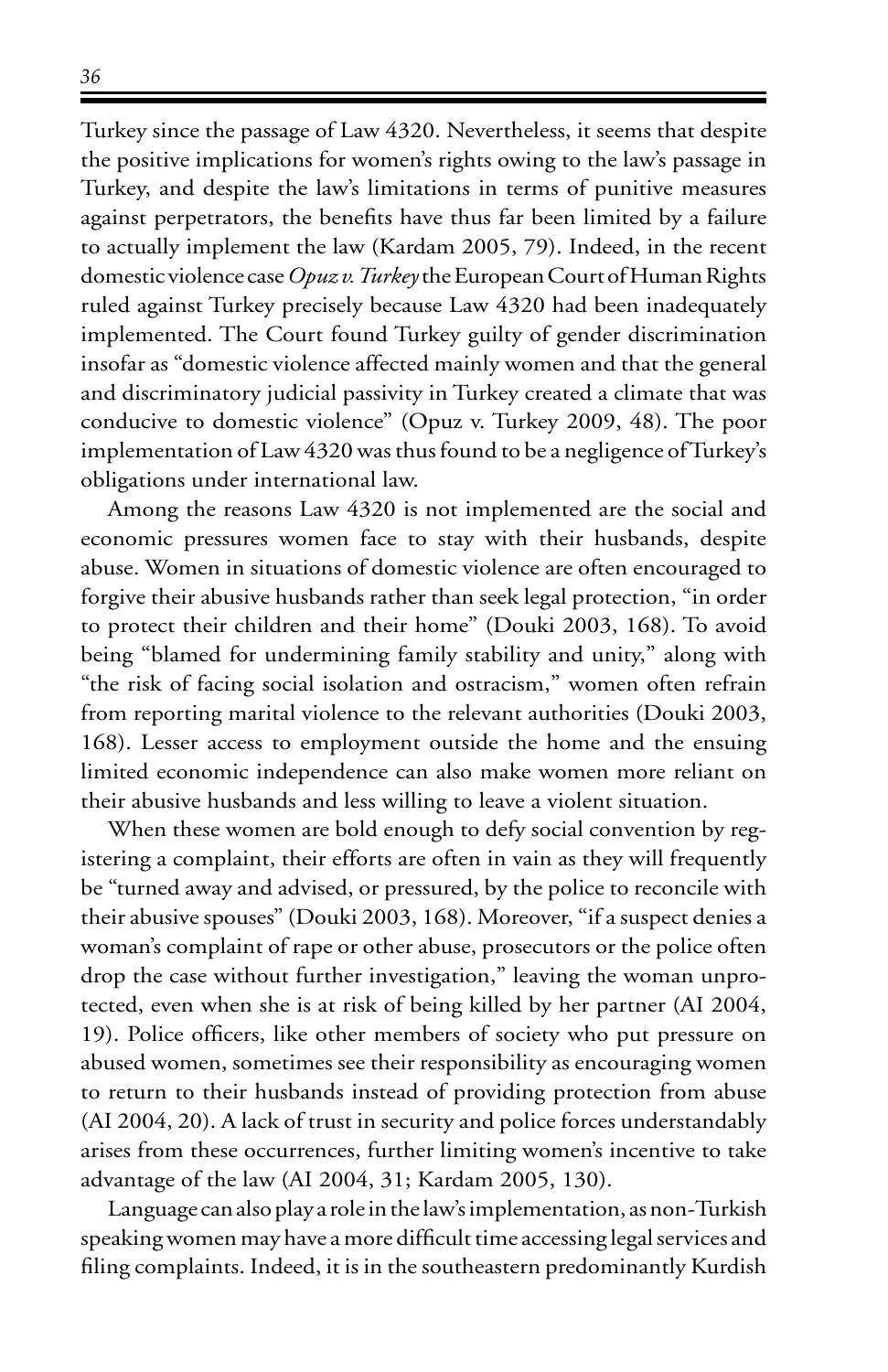region of Turkey that implementation of Law 4320 has been strikingly weak and that crimes against women often go unpunished (AI 2004). It is unclear whether this is a result of language barriers, ethnic discrimination, or both. Additional obstacles include the public's unfamiliarity with the law and insufficient access to legal resources (AI 2004, 31; Kardam 2005, 130).

Better implementation of Law 4320 is necessary for the following three reasons, among others. First, Turkey made the commitment to uphold the tenets of several international treaties, declarations, and mechanisms that deal with violence against women. In ratifying these instruments, Turkey acknowledged that domestic violence is a violation of human rights. Additionally, the Declaration on the Elimination of Violence against Women, to which Turkey is a party, states:

> States should condemn violence against women and should not invoke any custom, tradition or religious consideration to avoid their obligations with respect to its elimination. States should pursue by all appropriate means and without delay a policy of eliminating violence against women.

It is in Turkey's interest to learn from the *Opuz v. Turkey* decision and abide by its international and domestic legal obligations. By upholding these commitments Turkey maintains its reputation in the international arena and comes closer to meeting the requirements for EU membership, for which it has been striving for over a decade.

Secondly, Turkey must consider the link between domestic violence and economic development. Studies have demonstrated that countries that "suppress women are likely to stagnate economically, fail to develop democratic institutions, and become more prone to extremism" (Coleman 2004, 81). Additionally, "women affected by violence have been found to earn less and to be more likely to have periods of unemployment and high job turnover" (AI 2004, 14). The high percentage of Turkish women living in a violent environment makes this a particularly relevant issue concerning Turkey's economic development. Family income has also been tied to forced marriage, such that women and girls with lower family incomes and levels of education are more likely to be forced into marriages. Forced marriages leave women more vulnerable to unequal status within the family and therefore abuse. As stated in the Declaration on the Elimination of Violence against Women, violence against women is a "manifestation of historically unequal power relations between men and women" (UN 1993), supporting the notion that forced marriages play a critical role in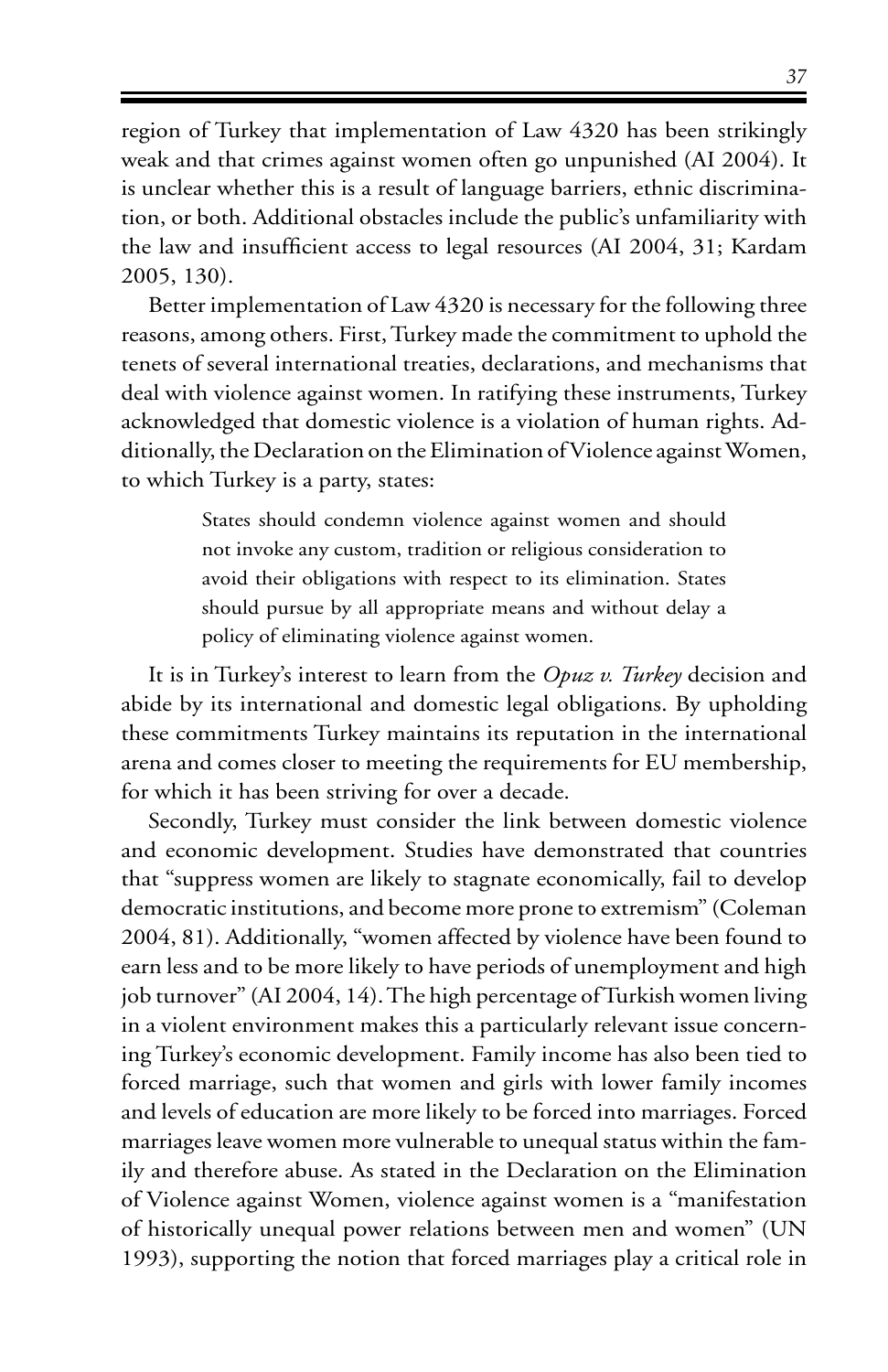perpetuating the cycle of poverty and violence in Turkey.

Thirdly, the public health implications of failing to protect women from domestic violence are severe. In developing as well as developed countries, serious public health problems are associated with domestic violence, including symptoms of psychiatric illness (Douki 2003, 166). There is, in fact, "a systematic underrating of the health consequences and the traumatic injuries" resulting from domestic violence (Douki 2003, 169), which can include "being killed, driven to suicide … suffering depression, chronic pain, psychosomatic disorders, reproductive health problems, unwanted pregnancies, sexually transmitted diseases, or other illness" (AI 2004, 10). As per the aforementioned increase in suicides in Turkey, the UN Special Rapporteur for Violence Against Women confirmed the role that traditional practices, including domestic violence, play in the heightened number of female suicides in the southeastern and eastern parts of the country (UN 2006). Moreover, the future consequences on the victims or the witnesses of domestic violence, often children, are also severe. The effects on children of witnessing violence can be as damaging as the effects on mothers of actually experiencing the violence. Amnesty International notes that in 2002 the Council of Europe adopted a recommendation "declaring violence against women to be a public and political problem and a major cause of death and disability for women aged between 16 and 44 years" (AI 2004, 10). This problem should be a matter of concern to Turkey.

## **Policy Recommendations**

Given the need for Turkey to improve implementation of its domestic violence law and to continue working towards the elimination of violence against women, appropriate actions must be taken. A prerequisite for these actions to take place is the political will on the part of the government to end domestic violence. The following recommendations, in conjunction with said political will, are relevant for the improved implementation of Turkey's Law 4320 on the Protection of the Family:

**1. Trainings for law enforcement officials.** The government of Turkey should allot adequate funding and resources to train all relevant law enforcement officials on Law 4320 to promote consistent application of the law throughout the country. In addition to Law 4320 and the dynamics of domestic violence, these trainings should address rape, honor crimes, and gender equality. They should be targeted at public prosecutors, police officers, judges, and other law enforcement authorities. The National Action Plan to Combat Domestic Violence includes this type of training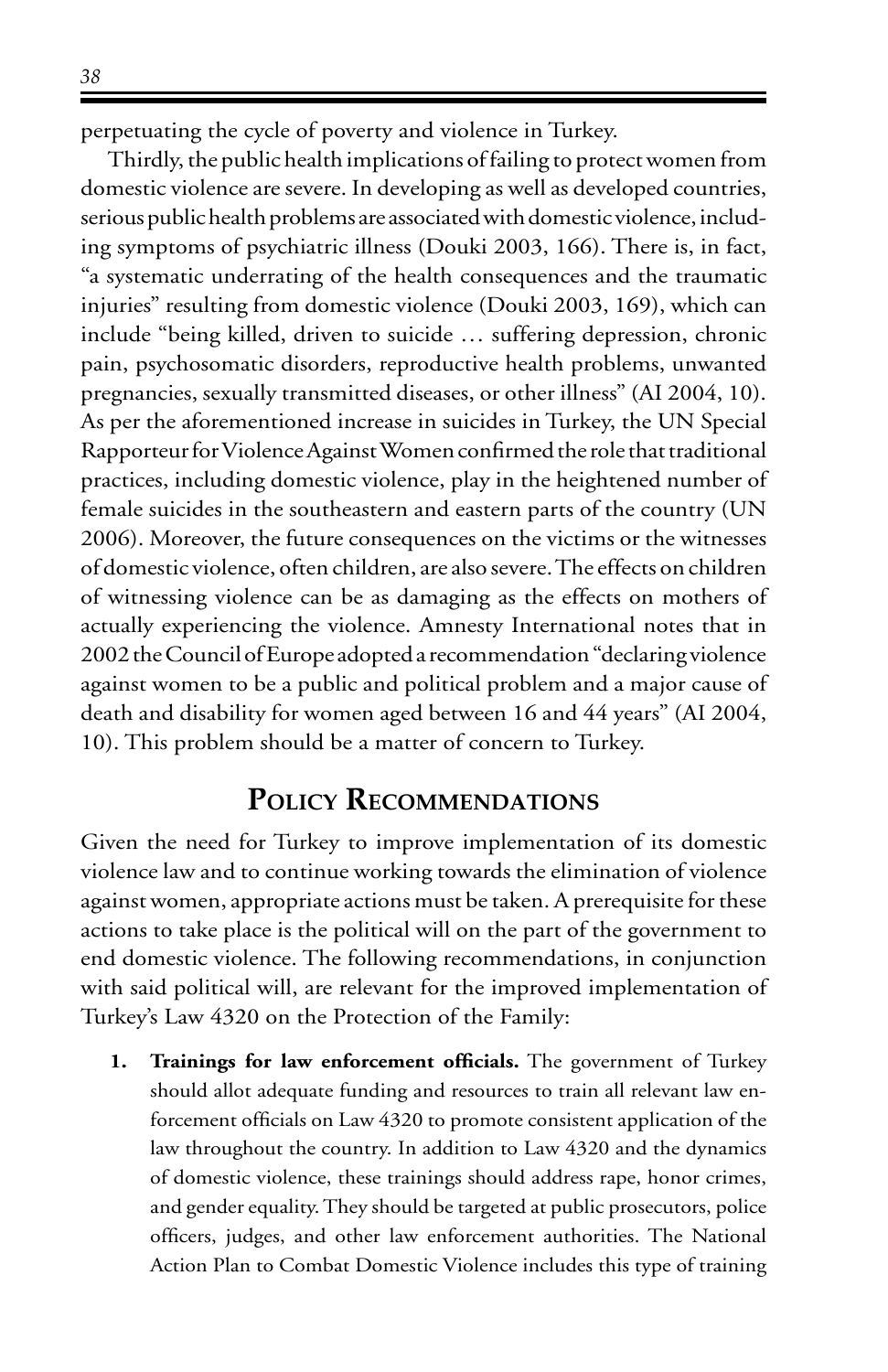but has thus far reached only 40,000 law enforcement officials (Republic of Türkiye Prime Ministry), which is wholly insufficient. These trainings should be systematically monitored and evaluated to ensure that they are actually effective at improving the implementation and enforcement of Law 4320.

- **2. Trainings for health care and education providers**. Health workers are often the first to learn of domestic violence situations and are in a unique position to inform women of their legal rights. In addition to these workers, primary and secondary school teachers should be required to receive trainings on gender, domestic violence, and Law 4320. Both health care workers as well as teachers are in a strategic position to reach wide sectors of society, thereby raising awareness and improving understanding of Law 4320 and its implications. Through their constant interaction with women and children, health workers and teachers can help ensure that women receive accurate guidance toward the services they need. It has been demonstrated that "cultural factors [that contribute towards the prevalence of domestic violence] may be changed by information, sensitization and education" (Douki 2003, 170). It is precisely through health workers and teachers that this information, sensitization, and education can most effectively be transferred to a broader audience.
- **3. Data collection and research**. The government of Turkey should maintain a national database on domestic violence cases that disaggregates data by gender, age, and ethnicity, to ensure that measures to address domestic violence are suited to Turkey's specific circumstances. This systematic tracking of domestic violence complaints, protection orders granted, and protection orders violated should be accompanied by careful monitoring and evaluation of Law 4320's implementation and all relevant interventions. This kind of research is necessary to determine any changes in domestic violence in Turkey and to determine which mechanisms are most effective for the prevention and reduction of domestic violence.
- **4. Shelters**. There are currently insufficient shelters in Turkey. Women in situations of domestic violence are often in the greatest danger at the time when separation from their abuser might occur. Shelters are particularly needed in Turkey since the filing of a complaint against an abuser results only in a protection order, which can be difficult to enforce and is only valid for six months. If an abusive husband so chooses, he can easily disregard a protection order and seek revenge on his wife. Shelters offer the possibil-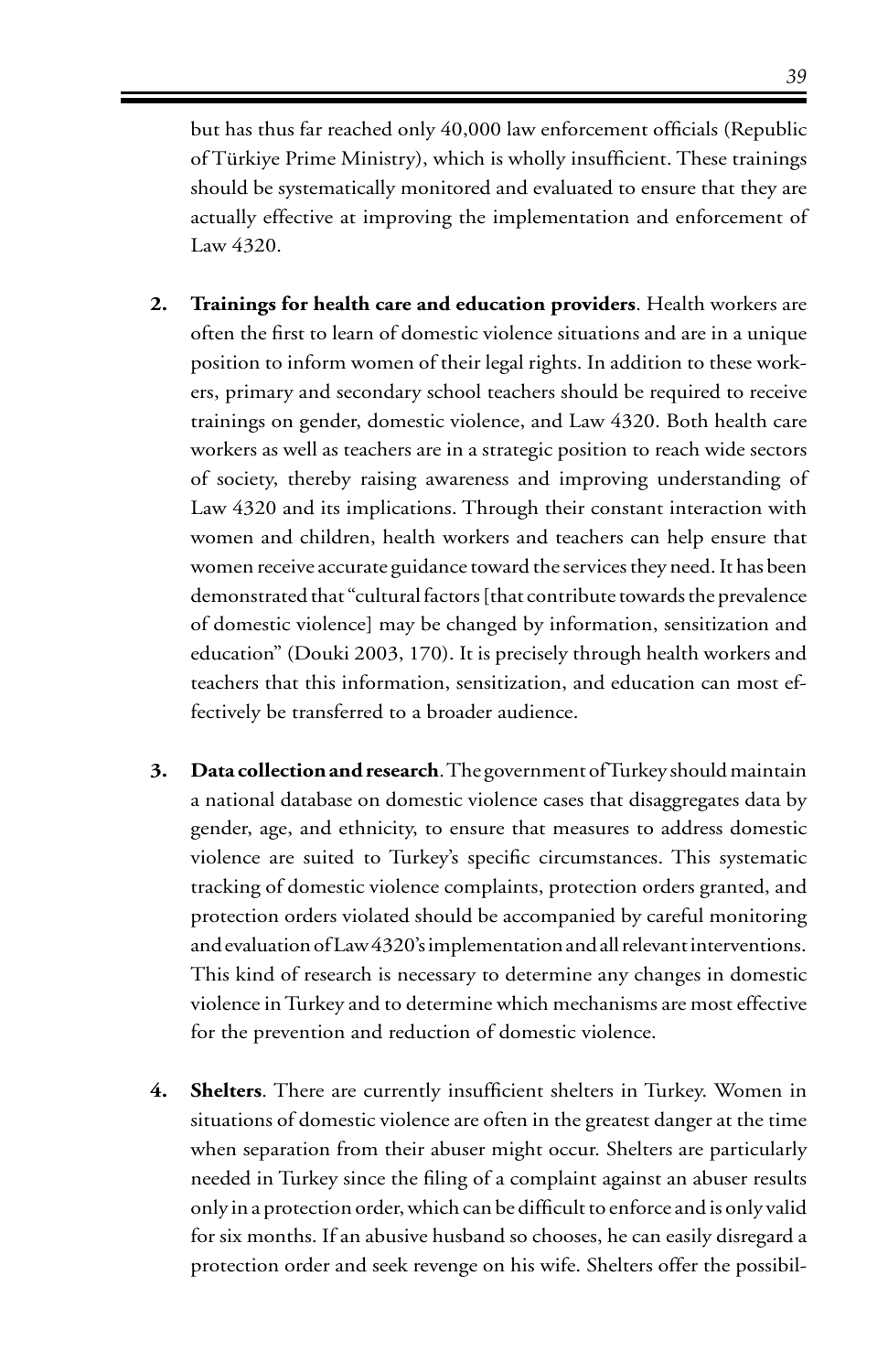ity of a safe space in which women can find refuge and, ideally, support. Without access to shelters, victims of domestic violence remain in danger at a location the abuser knows how to find. Amnesty International states that "women in Turkey want shelters," citing a study in which "26 percent of the women questioned had been beaten by their fathers and 33 percent by their husbands, [and] 91 percent said that they would have liked to find shelter with a social foundation" (AI 2004, 21). According to Municipal Law 5257, enacted in 2005, municipalities with over 50,000 inhabitants are required to provide protective shelter for women and children in need (Republic of Türkiye Prime Ministry 2007, 16). Turkey recently boasted a total of 40 shelters (Republic of Türkiye Prime Ministry 2007, 16)—far from enough for its population of 70.5 million (U.S. Dept. of State). These shelters must be accessible to all women who are being abused or are in danger of being abused, regardless of ethnicity, language, or other distinguishing feature.

**5. Collaboration between the government and civil society**. Carrying out the aforementioned recommendations and maximizing their effectiveness requires the support and cooperation of all sectors of Turkish society. Oftentimes domestic violence interventions are allowed to fail for lack of public support. Moreover, limited funding and resources diminish the ability of any group to implement and manage all necessary domestic violence interventions on its own. It is essential that this outcome be avoided through the collaboration of the public sector and civil society. The UN recognizes that some of the best practices in preventing domestic violence are inter-agency efforts that combine the expertise of various bodies. Turkey has an active women's rights movement, spearheaded by organizations like Women for Women's Human Rights (WWHR). While these civil society organizations should (and do) play a key role in domestic violence prevention, they must be supported and accompanied by government efforts to effectively reach all actors involved in the implementation of Law 4320.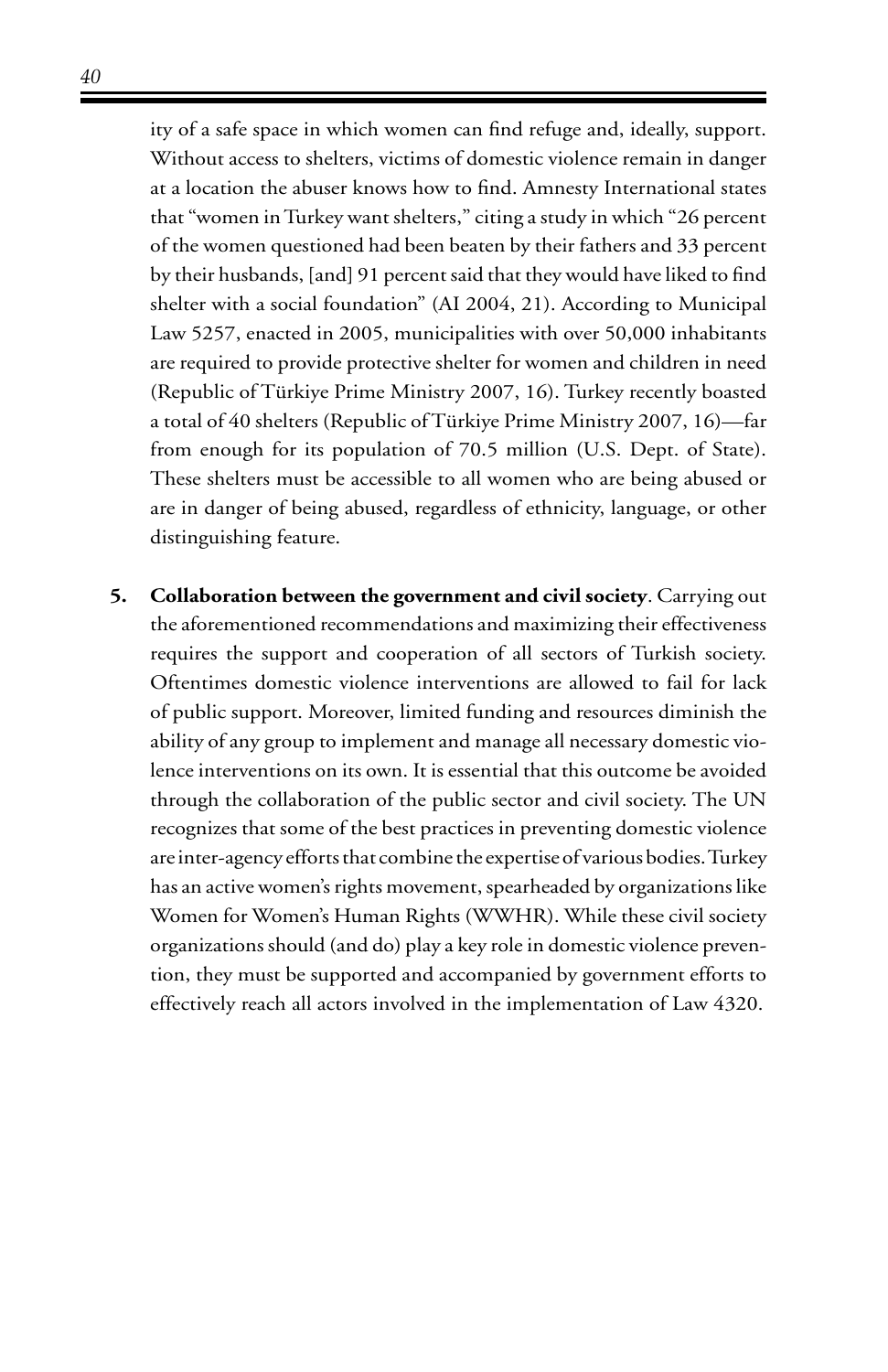#### **Conclusion**

As one of the few predominantly Muslim countries to have passed legislation on domestic violence, Turkey's approach toward gender equality offers an interesting and useful guide for how legal reform can occur despite various types of opposition. The role that religion, in this case Islam, plays in a society's laws and norms is not insubstantial. Nonetheless, various factors shape a society, and to reach a comprehensive understanding of the driving forces behind societal attitudes and behaviors, such as those concerning domestic violence, it is imperative to examine them all. This information can lead to a clearer sense of why some countries achieve certain change, like Turkey's enactment of Law 4320, while others do not.

As this article has demonstrated, despite the enactment of Law 4320 domestic violence remains a serious problem in Turkey. Turkey's experience illustrates the need for governments to be committed to the implementation of laws in order for the laws to be implemented appropriately. Radhika Coomaraswamy, the first UN Rapporteur on Violence against Women asserts that the emphasis should now be on identifying innovative strategies for effective implementation of laws around the world, which in Turkey means demonstrating the compatibility of culture and religion with the global human rights of women (Kardam 2005, 111). The aforementioned recommendations attempt to identify nuanced solutions to the interrelated factors that contribute to the law's weak implementation and the consequential perpetuation of domestic violence in Turkey.

Additionally, Turkey's experience offers three significant lessons to the dozens of countries that are currently crafting domestic violence legislation and the dozens that have yet to begin. First, Turkey's Law 4320 sets an important precedent for progressive women's rights legislation being adopted in Muslim societies. Turkey's rising prominence internationally and its improving reputation in the Muslim world make its policy choices more influential than many other countries' at this point in time (Fuller 2008, 177). For this reason, it is vital that the precedent set by Turkey not be one of progressive legislation without implementation. Second, civil societies that aim to have domestic violence legislation enacted in their countries can learn from the persistent lobbying efforts of women's groups, like WWHR and the Purple Roof Foundation, to secure the adoption of Law 4320. Indeed, these kinds of collaborative initiatives by NGOs have been vital to many countries in getting legislation passed. Lastly, the obstacles that Turkey is facing with the implementation of Law 4320—such as lack of awareness, access to legal services, availability of shelters, and training of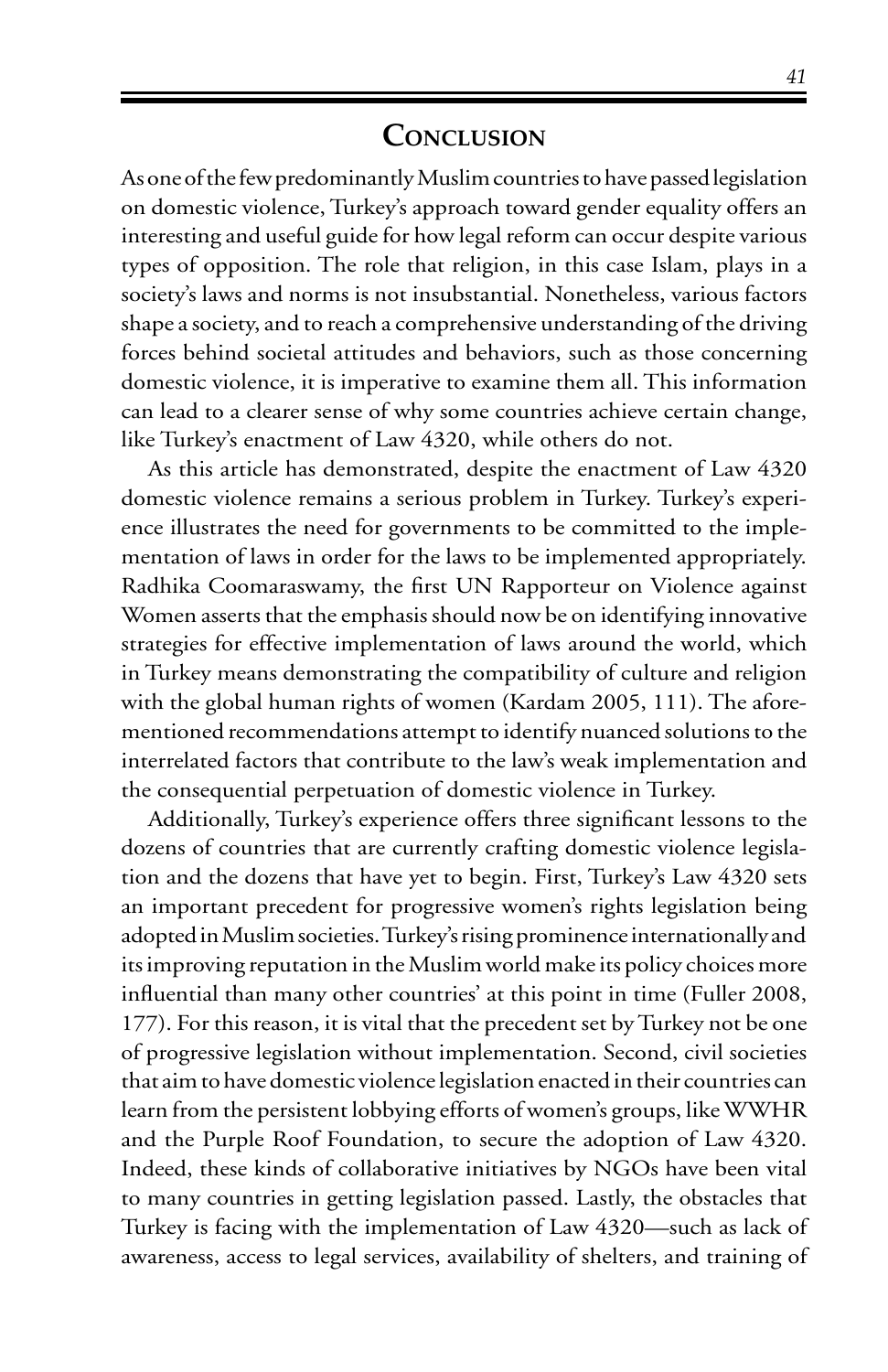law enforcement—will likely be similar to those other countries encounter. Therefore, countries currently drafting domestic violence legislation can preempt these challenges by including mechanisms in their legislation to specifically address those obstacles to implementation. Indeed, it will be through the international community examining how countries like Turkey have responded to domestic violence with legislation, and learning from their shortcomings and successes that real progress will be made towards advancing women's rights and finally ending domestic violence.

# **NOTES**

- <sup>1</sup> Domestic violence has myriad definitions. This article largely focuses on intimate partner violence between a husband and wife because that is how Law 4320 originally defined domestic violence. Owing to the differing definitions and foci of the organizations and researchers working in this arena, and the unreliable data that exist regarding domestic violence, it is impossible to fully disaggregate the various forms of domestic violence referred to in this article. Nevertheless, there are many shared characteristics of all forms of gender-based and domestic violence that can increase our understanding of Turkey's social, cultural, and legal dynamics.
- <sup>2</sup>This is not to say that domestic violence is more common in Muslim societies than in the rest of the world. As many studies indicate this is not the case at all. Rather, one aim of this article is to identify features of domestic violence particular to Muslim societies. While the end results of violence may be similar across countries, attaining a better understanding of the factors that lead to domestic violence in a specific state can result in more nuanced and effective measures of prevention and protection.

#### **Bibliography**

- Ammar, Nawal H. 2007. Wife Battery in Islam: A Comprehensive Understanding of Interpretations. *Violence Against Women* 13, no. 5.
- Amnesty International (AI). 2004. Turkey: Women Confronting Family Violence. http://www.amnesty.org/en/library/asset/EUR44/013/2004/en/dom-EUR440132004en.pdf (accessed on October 14, 2008).
- Arat, Yesim. 1998. Feminists, Islamists, and Political Change in Turkey. *Political Psychology* 19, no. 1, http://www.jstor.org/stable/pdfplus/3792117.pdf (accessed on October 14, 2008).
- Bilefsky, Dan. 2006. How to Avoid Honor Killing in Turkey? Honor Suicide. *The New York Times*, July 16. http://www.nytimes.com/2006/07/16/world/ europe/16turkey.html?pagewanted=print (accessed on July 1, 2009).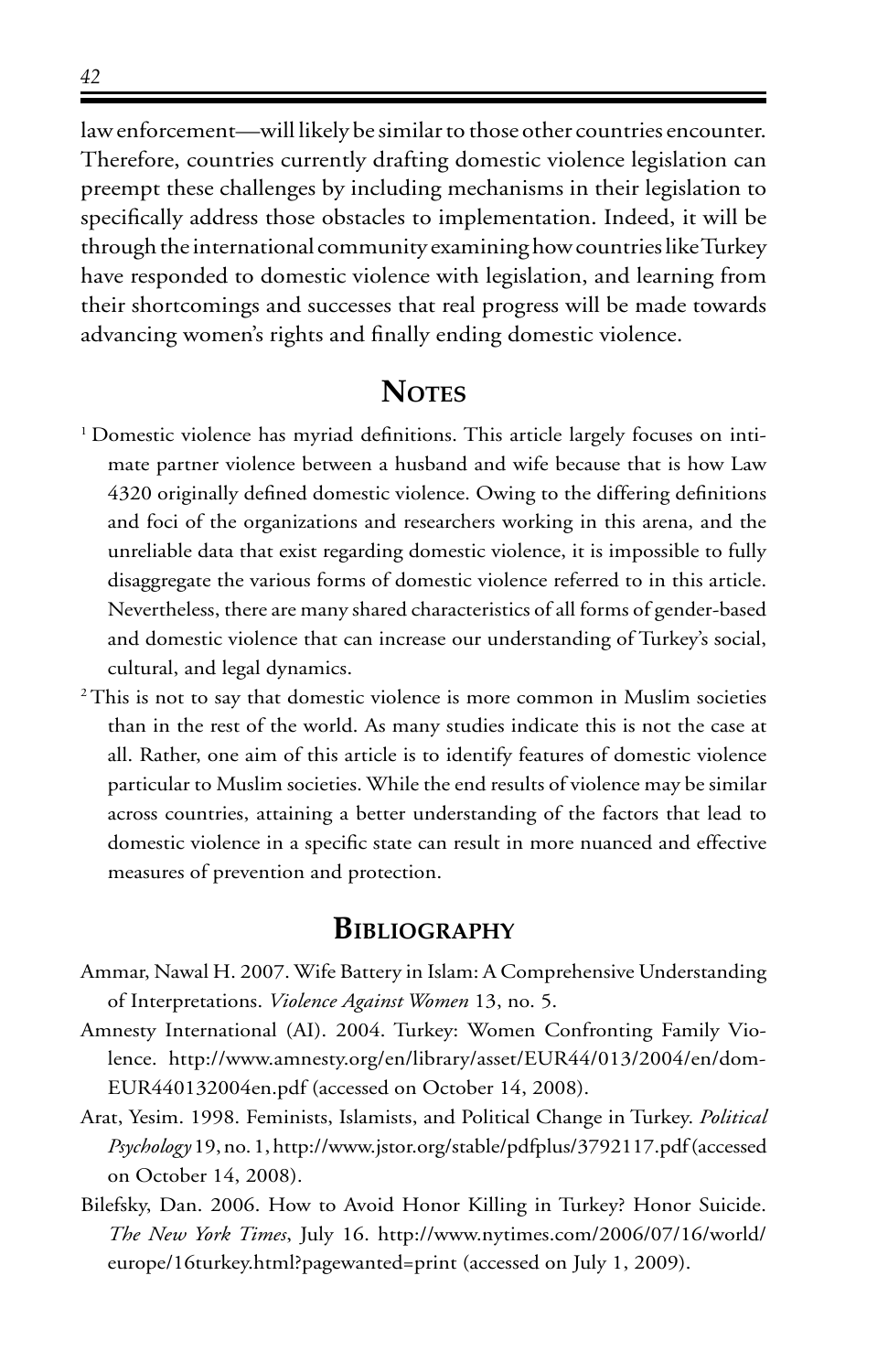- Coleman, Isobel. 2004. The Payoff from Women's Rights. *Foreign Affairs* 83, no. 3: 80-95.
- Douki, Saida. Nacef, F. Belhadj, A. Bouasker, A. Ghachem, R. 2003. Violence against Women in Arab and Islamic Countries. *Archives of Women's Mental Health* 6, no. 3: 165-171. Opuz v. Turkey, Application no. 33401/02, Council of Europe: European Court of Human Rights, June 9, 2009, http://www.unhcr. org/refworld/docid/4a2f84392.html (accessed on July 13, 2009).
- Freedom House. 2005. *Women's Rights in the Middle East and North Africa: Citizenship and Justice.* Lanham, MD: Rowman & Littlefield Publishers, Inc.
- Fuller, Graham E. 2008. *The New Turkish Republic: Turkey as a Pivotal State in the Muslim World*. Washington, D.C.: US Institute of Peace Press.
- Gündüz, Zuhal Yesilyurt. 2004. The Woman's Movement in Turkey: From Tamzimat towards European Union Membership. *Perceptions*.
- Hajjar, Lisa. 2006. Religion, State Power, and Domestic Violence in Muslim Societies: A Framework for Comparative Analysis. *Law and Social Inquiry* 29, no. 1, http://www3.interscience.wiley.com/journal/118784923/abstract (accessed on October 14, 2008).
- Human Rights Watch. 1999. *Crime or Custom: Violence against Women in Pakistan*. New York, NY: Human Rights Watch.
- Human Rights Watch. 2004. *Political Shar'ia? Human Rights and Islamic Law in Northern Nigeria*. http://www.hrw.org/en/reports/2004/09/21/political-shari (accessed on January 12, 2009).
- Kardam, Nuket. 2005. *Turkey's Engagement with Global Women's Human Rights.*  Burlington: Ashgate Publishing Company.
- Owen, Richard. 2008. Islam Overtakes Catholicism as World's Largest Religion. *Times Online*, March 31. http://www.timesonline.co.uk/tol/news/world/ article3653800.ece (accessed on December 2, 2008).
- Prime Ministry Human Rights Presidency. 2007. *Turkey Human Rights Report*. http://www.ihb.gov.tr/english/reports/Turkey\_Human\_Rights\_Report\_2007. pdf (accessed on July 1, 2009).
- Republic of Türkiye Prime Ministry. 2007. *National Action Plan to Combat Domestic Violence.*
- Rodwell, J.M. (translator) 1909. *The Koran*. London: J.M. Dent & Co.
- Stop Violence Against Women (SVAW). http://www.stopvaw.org (accessed on December 2, 2008).
- United Nations (UN). 1993. *Declaration on the Elimination of Violence against Women*. http://www.un.org/documents/ga/res/48/a48r104.htm (accessed on December 2, 2008).
- UN. 2006. *Forced Marriages, Domestic Violence Contribute to Female Suicide in Turkey*. http://www.un.org/apps/news/story.asp?NewsID=18706&Cr=Turkey&Cr1=